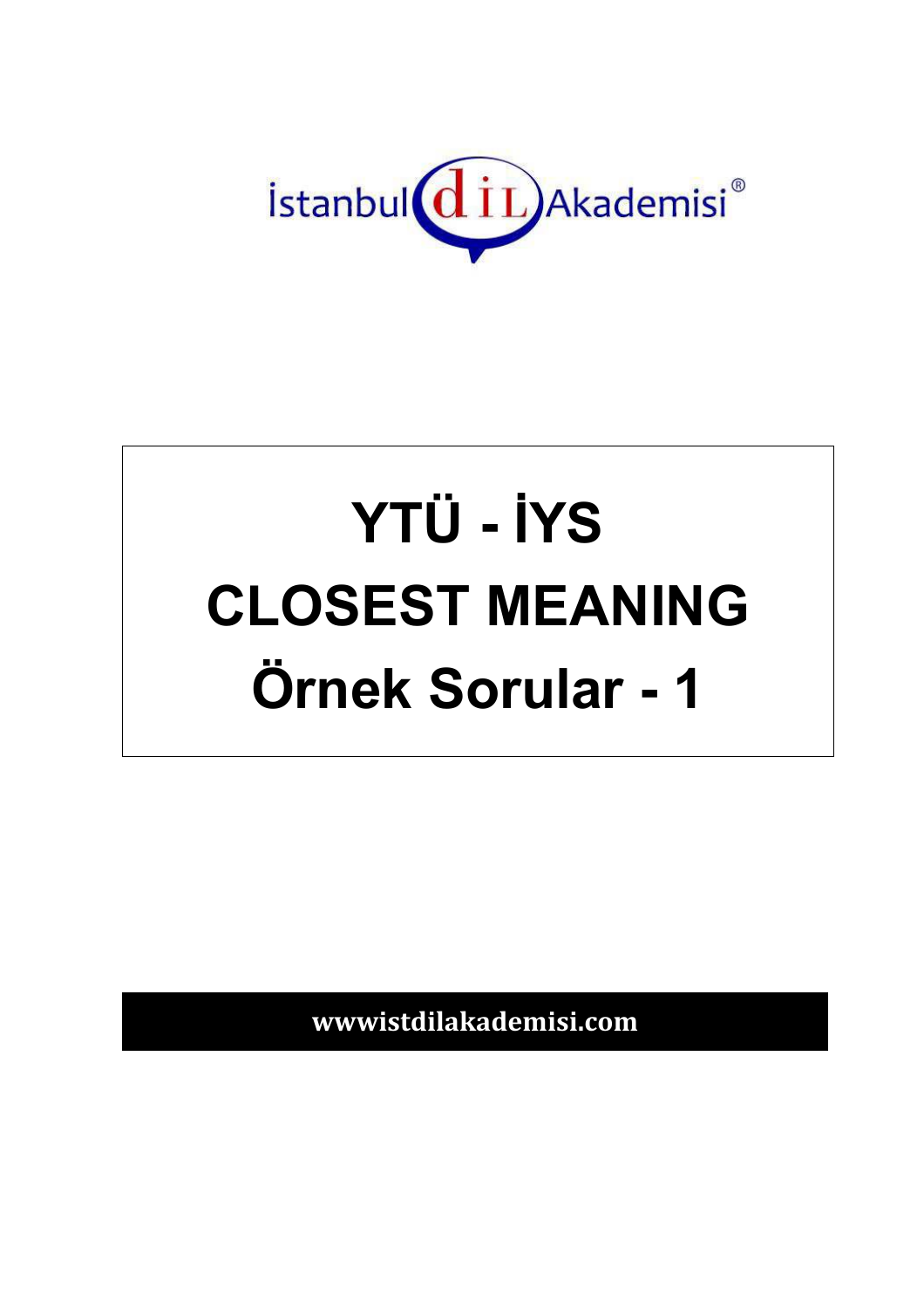#### $i$  STANBUL DİL AKADEMİSİ **YTÜ İYS CLOSEST MEANING SORU ÖRNEKLERİ**

### 1. **It's more than a couple of years since I last went there.**

A) I have never stayed there for longer than two years.

B) It was only after two years that I went there again.

C) I had never been there until the year before last.

D) I haven't been there since my visit over two years ago.

#### 2. **So far during their stay at this hotel, that couple have done nothing but complain.**

- A) Throughout their time at this hotel, that couple have had no complaints.
- B) Up until now, that couple haven't had anything to complain about at this hotel.
- C) All that couple have done since they arrived at this hotel is to complain.

D) Since they got to this hotel, nothing has caused that couple to complain.

### 3. **He never sings except when he's taking a shower in the morning.**

- A) It is very rare to hear him singing out of the shower in the morning.
- B) He thinks that singing when you take a shower is a very common occurrence.
- C) Whenever he goes into the bathroom for a shower, he starts to sing.

D) Unless he is taking a shower in the morning, it is impossible to hear him singing.

## 4. **He might have forgotten the place you had arranged to meet at.**

- A) You planned to meet him at a place that he'd forgotten about.
- B) He must have forgotten where it was that you met previously.
- C) Perhaps he didn't remember where you were going to meet.

D) He couldn't remember where the meeting place was.

## 5. **Although home-cooking is traditionally done by women, most of the chefs are men.**

- A) Cooking in homes is considered women's duty, but the majority of professional cooks are male.
- B) Men are more original in their cooking, while women are better at preparing traditional dishes.
- C) Since chefs are too busy cooking for others, at home, their wives have to cook for them.
- D) Women must hate cooking due to their traditional role at home as it is not common to see a famous female chef.

#### 6. **Neither of my two older brothers has the sense to invest money wisely.**

- A) My two older brothers don't have enough money to invest in their business.
- B) My two older brothers are becoming more active in investing their money.
- C) Both of my older brothers are incompetent when it comes to making wise investments.

D) My two older brothers have the capacity to make wise investment.

## 7. **The country with the fewest people per square kilometer must be Australia.**

- A) With its sparse population, Australia is one of the smallest countries.
- B) Most probably, Australia has the lowest population per square kilometre.
- C) Australia is considered as one of the smallest countries in the world.
- D) Although Australia has a low overall population density, it is certainly not a small country.

## **www.istdilakademisi.com**

İYS SINAV HAZIRLIK MERKEZİ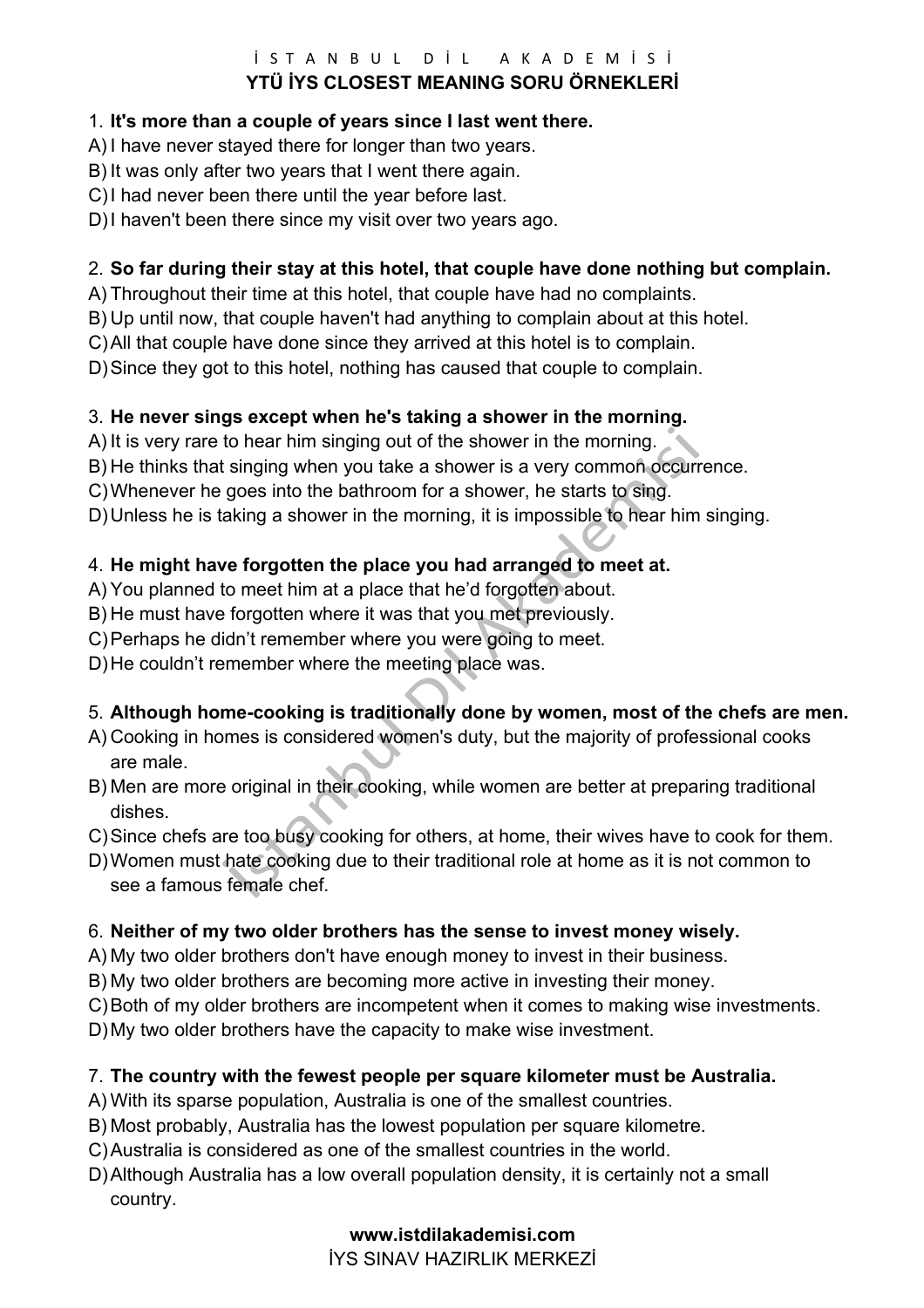#### $i$  STANBUL DİL AKADEMİSİ **YTÜ İYS CLOSEST MEANING SORU ÖRNEKLERİ**

#### 8. **There is no other language you can learn that is as universal as English.**

A) Unlike other languages, English is the easiest to learn.

B) There are not many languages which are as universal as English is.

C) Since English is a universal language, it is wise to learn it.

D) Among all languages, English is the most widespread in the world.

## 9. **Crime can only be reduced by the elimination of social injustices.**

A) There cannot be a decrease in the crime rate as long as social injustices remain.

B) It is a social injustice-that there has been no reduction in crime.

C) The lower the crime rate falls, the closer we get to destroying social injustices.

D)If there were fewer social injustices, then there would be less crime.

## 10.**I won't allow you to have a dog unless we have a garden to put it in.**

A) I can only agree to your keeping a dog if we have a garden for it to live in.

B) The garden is the most suitable place in which to keep a dog.

C) You have my permission to get a dog as long as it's kept in the garden.

D) Without a garden for it to go in, it's impossible to look after a dog.

# 11.**She wishes she could have got out of bed on time this morning.**

A) She could have got of bed earlier this morning, but she just didn't want to.

B) As usual, she had trouble getting up on time this morning.

C) She regrets that this morning she was unable to get up on time.

D) She always wishes that she could get up on time, but never does so.

## 12.**If I'd known how hot and crowded it was going to be here, I wouldn't have come.**

A) As it's so hot and crowded here, I'm beginning to wish I hadn't come.

B) I didn't realize it would be so hot and crowded here, and if I had, I wouldn't have come.

C) I came here knowing very well it would be both hot and crowded.

D) I wouldn't go as I was sure it would be terribly hot and crowded.

# 13.**It is entirely a matter of opinion to find television beneficial or harmful.**

A) Whether television is useful or not depends completely on people's points of view.

B) Many people totally disagree with those who believe that television is useful.

C) It has always been a matter of discussion whether television is useful or harmful.

D) Considering its vast benefit, it is impossible to say that television is harmful.

## 14.**"Do you ever feel like you're going to die?" asked the psychiatrist to the patient.**

A) The psychiatrist asked the patient whether he had ever felt like he wanted to die.

B) The psychiatrist told the patient to feel like dying.

C) The psychiatrist insisted that the patient never felt like he was going to die.

D) The psychiatrist wanted to know if the patient ever felt like he was going to die.

**www.istdilakademisi.com**  İYS SINAV HAZIRLIK MERKEZİ